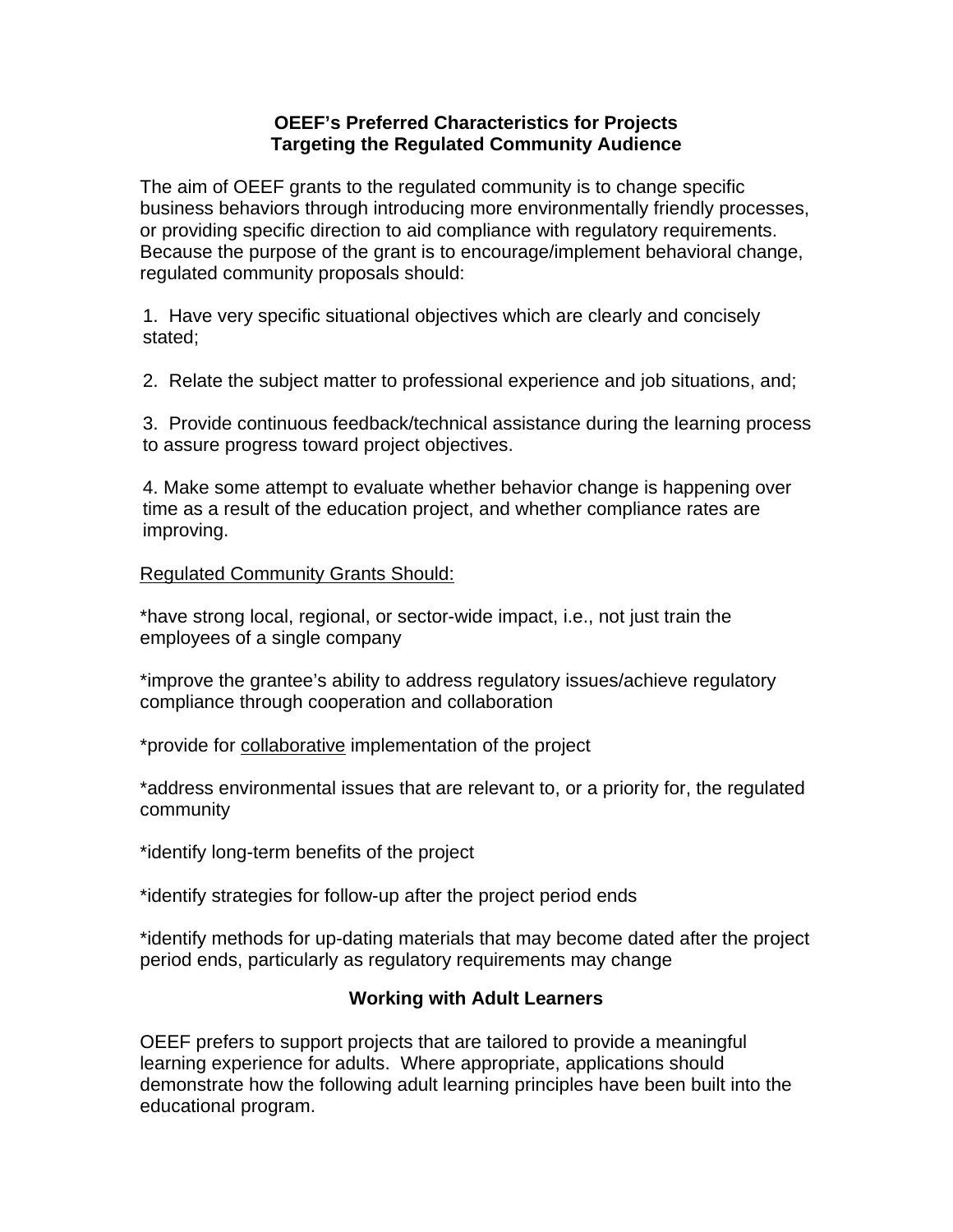*Readiness:* Adults are motivated by needs, benefits or interest. Get to know the intended learners and what they want and need to know. Link learning to the topics most immediately useful to them. Example: provide specific examples of how other companies have complied with the same regulation and reduced waste disposal costs in the process.

*Flexibility:* Adults have many different roles and responsibilities, with competing demands upon their time. Schedule events to meet learner needs and availability. Offer flexible time schedules and advance scheduling. Example: schedule a training workshop during the industry's "slow" season. Offer regional workshops rather than one statewide event. To reach an agricultural audience, one grantee offered farmer-to-farmer learning circles that met at kitchen tables rather than in formal classrooms.

*Self Direction:* Adults are self-directed and want others to see them that way. Involve learners in as many aspects of selecting, planning, doing and evaluating objectives and learning experiences as possible. Example: recruit managers and employees who struggle with compliance issues every day to design case study scenarios for the group to "solve".

*Association:* When presented with new information, adult learners unconsciously ask, "How does this information relate to what I already know?" Adults learn best when they can bridge the gap between the known and the unknown. Help learners relate their experiences to new concepts and skills. Build upon the learners' knowledge and vocabulary while providing a common denominator. Example: draw linkages between environmental compliance and compliance with safety and health regulations, or ISO 14001 efforts.

*Application:* Adults learn when they can understand and use the information. Adults want learning to be relevant to their life, immediately applicable and problem-centered. Use a problem-centered rather than a subject-centered approach. Make learning immediately useful by answering "how". Example: for the automotive service sector, showcase problem-solving examples from large auto dealerships and small repair shops.

*Active Learning:* Adults learn most effectively by doing. Provide hands-on learning opportunities. Example: Allow the learners to practice operating pollution control equipment, or conduct a waste audit in a real or simulated facility.

*Segmented Learning:* Adults need time to assimilate one group of facts before accepting the next group. Provide educational materials that are divided into parts and presented one step at a time in a logical sequence. Provide educational experiences based on job and/or life situations relating new or difficult concepts to the existing base of experience.